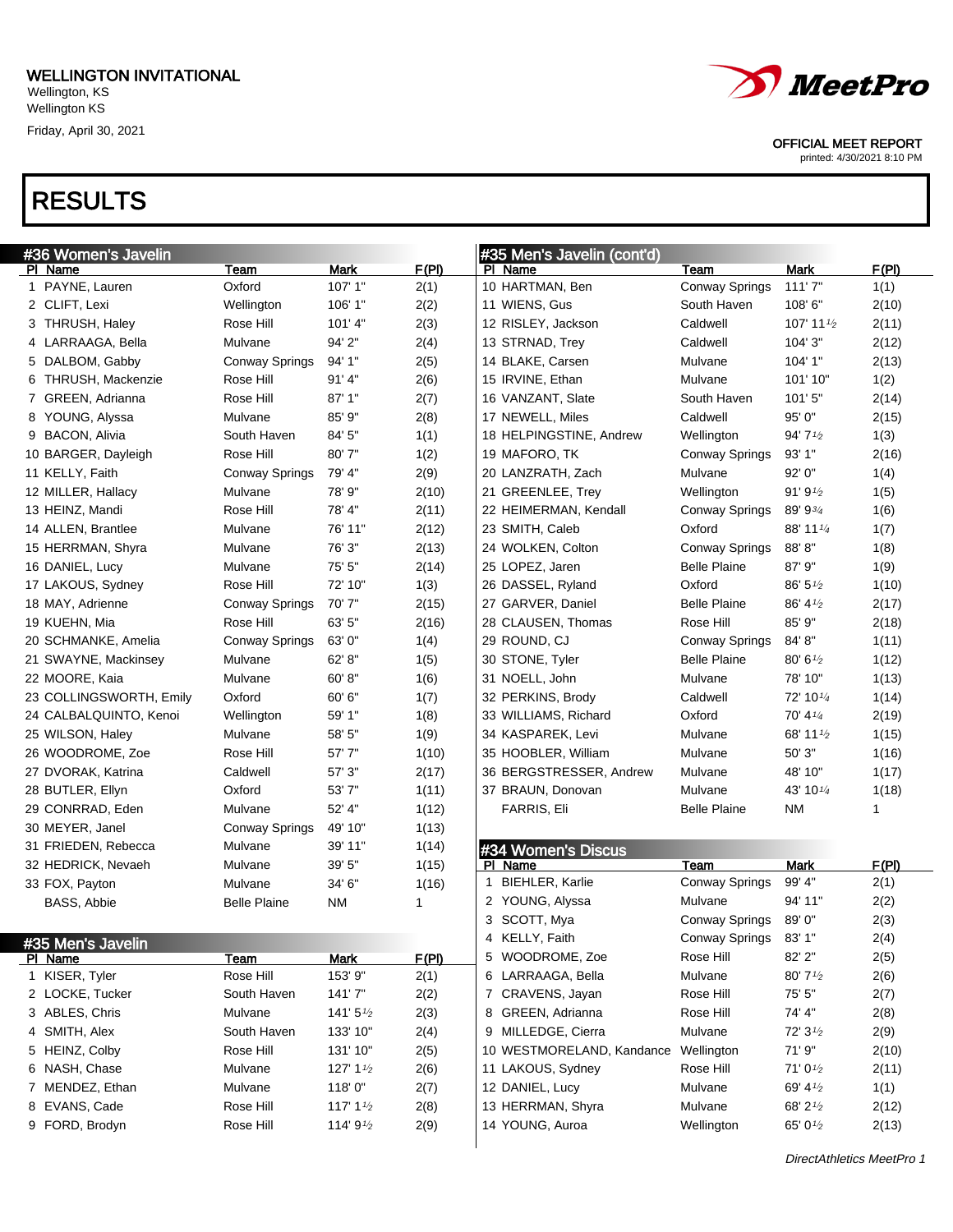### RESULTS



| #34 Women's Discus (cont'd) |                         |                       |                     |       | #33 Men's Discus (cont'd) |                                      |                       |                                   |       |
|-----------------------------|-------------------------|-----------------------|---------------------|-------|---------------------------|--------------------------------------|-----------------------|-----------------------------------|-------|
|                             | PI Name                 | Team                  | <b>Mark</b>         | F(PI) |                           | PI Name                              | Team                  | <b>Mark</b>                       | F(PI) |
|                             | 15 PAGE, Brooklynne     | Rose Hill             | 63' 9"              | 1(2)  |                           | 30 VANZANT, Slate                    | South Haven           | 70' 4"                            | 2(12) |
|                             | 16 DALBOM, Gabby        | Conway Springs        | 62' 1"              | 1(3)  |                           | 31 LOPEZ, Jaren                      | <b>Belle Plaine</b>   | 69' 3"                            | 1(4)  |
|                             | 17 ALLEN, Brantlee      | Mulvane               | 60' 10"             | 1(4)  |                           | 32 RICHWINE, Kulton                  | Rose Hill             | 69' 1"                            | 2(13) |
|                             | 18 MAY, Adrienne        | Conway Springs        | 57' 8 $\frac{1}{2}$ | 2(14) |                           | 33 SMITH, Caleb                      | Oxford                | 68' 9"                            | 1(5)  |
|                             | 19 BUTLER, Ellyn        | Oxford                | 52' 3"              | 1(5)  |                           | 34 BURDEN, Christian                 | South Haven           | 67' 0"                            | 1(6)  |
|                             | 20 SCHMANKE, Amelia     | Conway Springs        | 50' 6"              | 1(6)  |                           | 35 NEWELL, Miles                     | Caldwell              | 65' 10"                           | 1(7)  |
|                             | 21 MOORE, Kaia          | Mulvane               | 50' 4"              | 1(7)  |                           | 36 HEIMERMAN, Kendall                | Conway Springs        | 63'8"                             | 1(8)  |
|                             | 22 MILLER, Hallacy      | Mulvane               | 49' 71/2            | 1(8)  |                           | 37 BERGSTRESSER, Aiden               | Mulvane               | 62' 4"                            | 2(14) |
|                             | 23 CONRRAD, Eden        | Mulvane               | 48' 2"              | 1(9)  |                           | 38 CLARK, Thomas                     | Rose Hill             | 59' 8"                            | 1(9)  |
|                             | 24 HESSE, Eden          | <b>Conway Springs</b> | 47' 5"              | 1(10) |                           | 39 BERGSTRESSER, Andrew              | Mulvane               | 59' 6"                            | 1(10) |
|                             | 25 FRIEDEN, Rebecca     | Mulvane               | 45' 10"             | 1(11) |                           | 40 NOELL, John                       | Mulvane               | 54' 0"                            | 1(11) |
|                             | 26 FOX, Payton          | Mulvane               | 37'7''              | 1(12) |                           | 41 HOOBLER, William                  | Mulvane               | 50' 5"                            | 1(12) |
|                             | <b>HEDRICK, Nevaeh</b>  | Mulvane               | <b>NM</b>           | 1     |                           | 42 BRAUN, Donovan                    | Mulvane               | 43' 0"                            | 1(13) |
|                             | BASS, Abbie             | <b>Belle Plaine</b>   | ΝM                  | 1     |                           | PROVENCIO, Johnny                    | Caldwell              | <b>NM</b>                         | 1     |
|                             |                         |                       |                     |       |                           | MENDEZ, Ethan                        | Mulvane               | ΝM                                | 1     |
|                             | #33 Men's Discus        |                       |                     |       |                           | <b>FARRIS, Eli</b>                   | <b>Belle Plaine</b>   | ΝM                                | 2     |
|                             | PI Name                 | Team                  | <b>Mark</b>         | F(PI) |                           |                                      |                       |                                   |       |
|                             | 1 NASH, Chase           | Mulvane               | 133' 11"            | 3(1)  |                           | #32 Women's Shot Put                 |                       |                                   |       |
|                             | 2 KOCHICK, Kale         | Rose Hill             | 124' 6"             | 3(2)  |                           | PI Name                              | <b>Team</b>           | <b>Mark</b>                       | F(PI) |
|                             | 3 ABLES, Chris          | Mulvane               | 124' 4"             | 3(3)  | $\mathbf{1}$              | KOESTER, Katelyn                     | Conway Springs        | $31'$ 11 $\frac{1}{4}$            | 2(1)  |
|                             | 4 KISER, Tyler          | Rose Hill             | 119' 11"            | 3(4)  |                           | 2 CRAVENS, Jayan                     | Rose Hill             | 29' 11"                           | 2(2)  |
|                             | 5 SMITH, Canon          | Mulvane               | 118' 4"             | 3(5)  |                           | 2 THOMISON, Aubrie                   | Rose Hill             | 29' 11"                           | 2(2)  |
|                             | 6 STRNAD, Trey          | Caldwell              | 117' 5"             | 3(6)  |                           | 4 YOUNG, Alyssa                      | Mulvane               | 29' 61/2                          | 2(4)  |
|                             | 7 FEHRMAN, Kenny        | Wellington            | 116'6"              | 3(7)  |                           | 5 KELLY, Faith                       | Conway Springs        | 28' 10"                           | 2(5)  |
|                             | 8 HELGET, Peyton        | Rose Hill             | 115' 6"             | 3(8)  |                           | 6 PAGE, Brooklynne                   | Rose Hill             | 28'9'2                            | 2(6)  |
|                             | 9 WILLIAMS, Gunner      | <b>Conway Springs</b> | 114' 5"             | 3(9)  |                           | 7 BIEHLER, Karlie                    | Conway Springs        | 28' 9"                            | 2(7)  |
|                             | 10 WRIGHT, Hagen        | Wellington            | 114' 0"             | 2(1)  |                           | 8 DALBOM, Gabby                      | Conway Springs        | $26'$ 11 $\frac{1}{2}$            | 2(8)  |
|                             | 11 EAMES, Matrix        | Caldwell              | 111'6"              | 3(10) |                           | 9 WOODROME, Zoe                      | Rose Hill             | 26' 9"                            | 1(1)  |
|                             | 12 MAFORO, TK           | <b>Conway Springs</b> | 100' 11"            | 3(11) |                           | 10 LARRAAGA, Bella                   | Mulvane               | 25' 8"                            | 2(9)  |
|                             | 13 MEYERS, Isaac        | Conway Springs        | 97'7''              | 3(12) |                           | 11 GREEN, Adrianna                   | Rose Hill             | 25' 7"                            | 2(10) |
|                             | 14 WOLKEN, Colton       | Conway Springs        | 97'1''              | 3(13) |                           | 12 YOUNG, Auroa                      | Wellington            | 25' 4"                            | 1(2)  |
|                             | 15 HELPINGSTINE, Andrew | Wellington            | 89'0"               | 1(1)  |                           | 13 LAKOUS, Sydney                    | Rose Hill             | 25'0'' <sub>4</sub>               | 2(11) |
|                             | 16 DASSEL, Ryland       | Oxford                | 85' 4"              | 2(2)  |                           | 14 ALLEN, Brantlee                   | Mulvane               | 24' 41/4                          | 2(12) |
|                             | 17 IRVINE, Ethan        | Mulvane               | 83'7"               | 2(3)  |                           | 15 DANIEL, Lucy                      | Mulvane               | 24' 2"                            | 2(13) |
|                             | 18 SMITH, Joshua        | Oxford                | 82' 10"             | 3(14) |                           | 16 WESTMORELAND, Kandance Wellington |                       | 23' 33/4                          | 2(14) |
|                             | 19 GREENLEE, Trey       | Wellington            | 81'9"               | 2(4)  |                           | 17 CONRRAD, Eden                     | Mulvane               | 22' 10"                           | 1(3)  |
|                             | 20 BLAKE, Carsen        | Mulvane               | 81'8"               | 2(5)  |                           | 18 MILLEDGE, Cierra                  | Mulvane               | 22' 7"                            | 2(15) |
|                             | 21 DODDS, Parker        | South Haven           | 81'5''              | 2(6)  |                           | 19 MAY, Adrienne                     | Conway Springs        | 22' 3"                            | 1(4)  |
|                             | 22 MCNAUL, Dawson       | Rose Hill             | 81'3''              | 2(7)  |                           | 20 SCOTT, Mya                        | Conway Springs        | $21'6\frac{1}{2}$                 | 1(5)  |
|                             | 23 ROBBINS, Taylor      | Wellington            | 79' 3"              | 1(2)  |                           | 21 SCHMANKE, Amelia                  | Conway Springs        | 21' 1 <sup>1</sup> / <sub>4</sub> | 1(6)  |
|                             | 24 TAYLOR, Keegan       | Rose Hill             | 78' 9"              | 2(8)  |                           | 22 MILLER, Hallacy                   | Mulvane               | 20' 31/2                          | 1(7)  |
|                             | 25 HARTMAN, Ben         | <b>Conway Springs</b> | 77' 7"              | 2(9)  |                           | 23 HESSE, Eden                       | <b>Conway Springs</b> | 17'6''                            | 1(8)  |
|                             | 26 KASPAREK, Levi       | Mulvane               | 76' 9"              | 2(10) |                           | 24 FRIEDEN, Rebecca                  | Mulvane               | 17' 4"                            | 1(9)  |
|                             | 27 CLARK, Chris         | Caldwell              | 72' 1"              | 2(11) |                           | 24 SWAYNE, Mackinsey                 | Mulvane               | 17' 4"                            | 1(9)  |
|                             | 28 HIGDON, Kallen       | Rose Hill             | 71' 11"             | 3(15) |                           | 26 MOORE, Kaia                       | Mulvane               | 16' 41/2                          | 1(11) |
|                             | 29 STONE, Tyler         | <b>Belle Plaine</b>   | 71'8"               | 1(3)  |                           | 27 FOX, Payton                       | Mulvane               | 15' 91/2                          | 1(12) |
|                             |                         |                       |                     |       |                           |                                      |                       |                                   |       |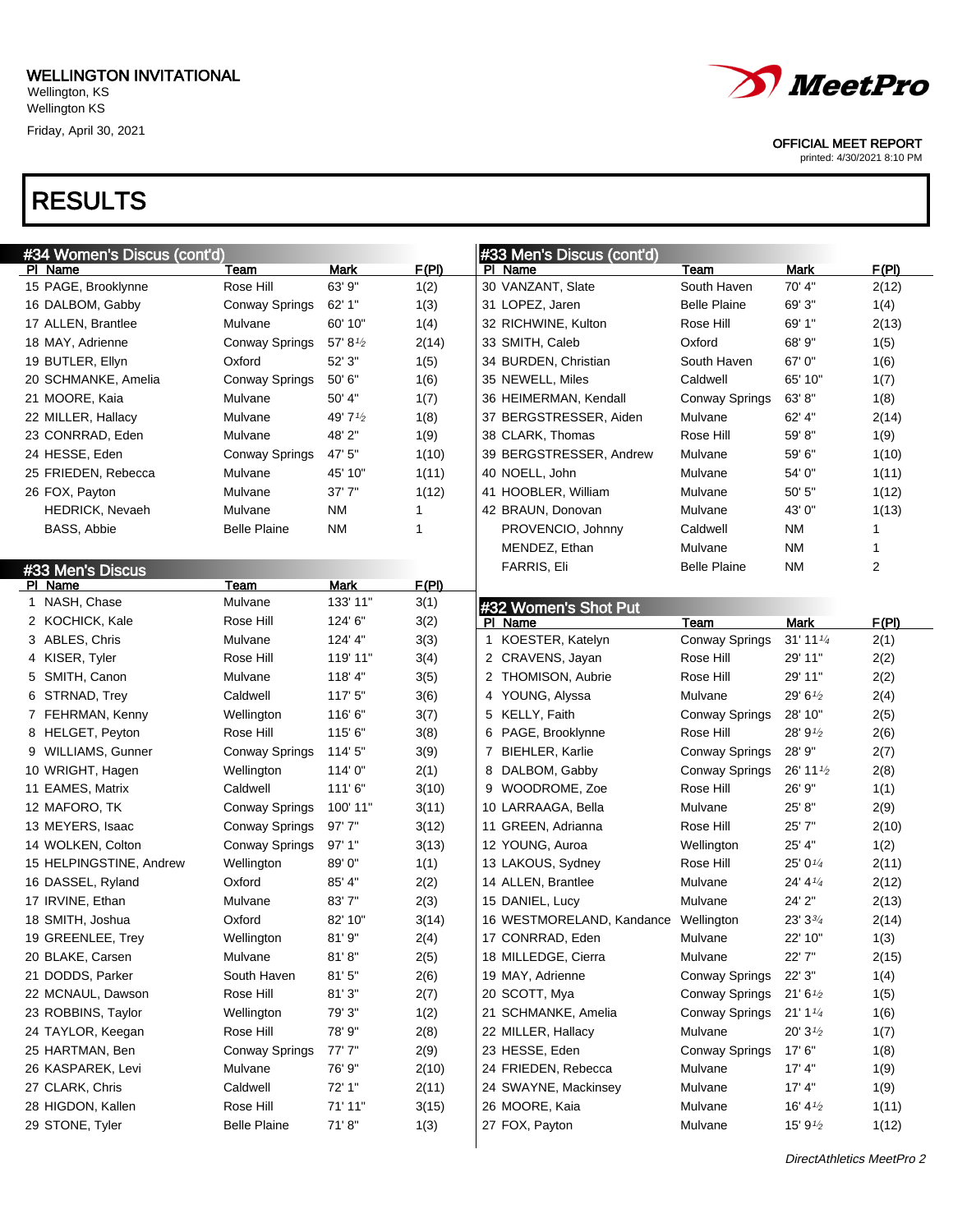### RESULTS

| #32 Women's Shot Put (cont'd) |                       |                    |              | #30 Women's Triple Jump |                        |                            |              |
|-------------------------------|-----------------------|--------------------|--------------|-------------------------|------------------------|----------------------------|--------------|
| PI Name                       | Team                  | Mark               | <u>F(PI)</u> | PI Name                 | Team                   | <b>Mark</b>                |              |
| 28 HEDRICK, Nevaeh            | Mulvane               | 15' 4"             | 1(13)        | 1 THRUSH, Haley         | Rose Hill              | 34' 7" (NW)                |              |
| CALBALQUINTO, Kenoi           | Wellington            | ΝM                 | 1            | 2 CULLENS, Isabelle     | Wellington             | 32' 9" (NW)                |              |
| BASS, Abbie                   | <b>Belle Plaine</b>   | ΝM                 | 1            | 3 CHRISTY, Kendal       | <b>Belle Plaine</b>    | $31'5''$ (NW)              |              |
|                               |                       |                    |              | 4 KUEHN, Mia            | Rose Hill              | $31'3''$ (NW)              |              |
| #31 Men's Shot Put            |                       |                    |              | 5 BENDER, Grace         | <b>Conway Springs</b>  | 30' $8\frac{1}{2}$ (NW)    |              |
| PI Name                       | Team                  | <b>Mark</b>        | F(PI)        | 6 BARGER, Dayleigh      | Rose Hill              | 29' 11 $\frac{1}{2}$ (NW)  |              |
| 1 FEHRMAN, Kenny              | Wellington            | 47' 91/2           | 2(1)         | 7 PAGE, Lanie           | Rose Hill              | 29' 9" (NW)                |              |
| 2 HANNING, Chance             | Rose Hill             | 46' 3"             | 2(2)         | 8 KOESTER, Katelyn      | <b>Conway Springs</b>  | 29' 8" (NW)                |              |
| 3 KISER, Tyler                | Rose Hill             | 43' 5"             | 2(3)         | 8 ROCKLEY, Jillian      | Rose Hill              | 29' 8" (NW)                |              |
| 4 WRIGHT, Hagen               | Wellington            | 43' 4"             | 2(4)         | 10 ROBINSON, Tiffanie   | Mulvane                | 29' $2^{1/2}$ (NW)         |              |
| 5 HELGET, Peyton              | Rose Hill             | 39' 9"             | 2(5)         | 11 HOLLIS, Kourtney     | <b>Belle Plaine</b>    | 28' 4 <sup>1/2</sup> (NW)  |              |
| 6 STRNAD, Trey                | Caldwell              | 39' 8"             | 2(6)         | 12 THEURER, Jacee       | South Haven            | 28' $3\frac{1}{2}$ (NW)    |              |
| 7 ABLES, Chris                | Mulvane               | 39'7"              | 2(7)         | 13 KOEHN, Grace         | Rose Hill              | 26' 3" (NW)                |              |
| 8 STEELE, Caleb               | <b>Belle Plaine</b>   | $39' 5\%$          | 2(8)         | 14 SHOOK, Macie         | <b>Belle Plaine</b>    | 26' 2 <sup>1/4</sup> (NW)  |              |
| 9 SMITH, Canon                | Mulvane               | 38'0"              | 2(9)         |                         |                        |                            |              |
| 10 WILLIAMS, Gunner           | <b>Conway Springs</b> | 36' 10"            | 2(10)        | #29 Men's Triple Jump   |                        |                            |              |
| 11 HIGDON, Kallen             | Rose Hill             | 35' 0"             | 2(11)        | PI Name                 | Team                   | <b>Mark</b>                |              |
| 12 WOLKEN, Colton             | <b>Conway Springs</b> | 34' 11"            | 2(12)        | 1 PAULY, Lance          | Conway Springs         | 42' $2^{1/2}$ (NW)         |              |
| 13 MCNAUL, Dawson             | Rose Hill             | 34' 9"             | 2(13)        | 2 WAGNER, Carter        | Rose Hill              | 41'8" (NW)                 | 2(1)<br>2(2) |
| 14 MENDEZ, Ethan              | Mulvane               | 34' 3"             | 2(14)        | 3 THOMPSON, Teagan      | Caldwell               | 40' 9" (NW)                | 2(3)         |
| 15 MEYERS, Isaac              | <b>Conway Springs</b> | 32'9''             | 2(15)        | 4 BARTON, Jace          | Wellington             | 37' 10" (NW)               |              |
| 16 EAMES, Matrix              | Caldwell              | $32' 6\frac{1}{2}$ | 2(16)        | 5 LAWLIS, Michael       | Oxford                 | 37' 1" (NW)                |              |
| 17 MAFORO, TK                 | <b>Conway Springs</b> | 31'10"             | 2(17)        | 6 COE, Landon           | Mulvane                | 37' $0\frac{1}{4}$ (NW)    |              |
| 18 HELPINGSTINE, Andrew       | Wellington            | 31'5''             | 1(1)         | 7 HUNTER, Blake         | <b>Belle Plaine</b>    | 37' 0" (NW)                |              |
| 19 TAYLOR, Keegan             | Rose Hill             | 29' 111⁄2          | 1(2)         | 8 EVANS, Cade           | Rose Hill              | 36' $2\frac{1}{2}$ (NW)    |              |
| 20 DODDS, Parker              | South Haven           | 29' 9"             | 2(18)        | 9 WYKES, Taylor         | <b>Conway Springs</b>  | 35' 10 <sup>1/2</sup> (NW) |              |
| 21 CLARK, Chris               | Caldwell              | 29' 1 1/2          | 1(3)         | 10 RUSK, Trace          | Wellington             | 35' 10" (NW)               |              |
| 22 IRVINE, Ethan              | Mulvane               | 28'7"              | 2(19)        | 11 LOCKE, Tucker        | South Haven            | 35' $7\frac{1}{2}$ (NW)    |              |
| 23 BLAKE, Carsen              | Mulvane               | 28' 1"             | 1(4)         | 12 FUNKE, Garrett       | Rose Hill              | 35' $5\frac{1}{2}$ (NW)    |              |
| 24 PROVENCIO, Johnny          | Caldwell              | 27'9'              | 1(5)         | 13 PATTERSON, Vance     | Rose Hill              | 34' 8" (NW)                |              |
| 25 HOOBLER, William           | Mulvane               | 27' 9"             | 1(6)         | 14 FULLER, Shannon      | Mulvane                | 34' 7" (NW)                |              |
| 25 RICHWINE, Kulton           | Rose Hill             | 27' 9"             |              | 15 WIENS, Cole          | South Haven            |                            | 1(7)         |
|                               | Caldwell              | 27'7''             | 1(6)         |                         | Rose Hill              | 34' 1" (NW)                | 2(8)         |
| 27 NEWELL, Miles              | Oxford                |                    | 1(8)         | 16 TRAN, Gary           |                        | 32' 3" (NW)                | 1(8)         |
| 28 SMITH, Caleb               | <b>Belle Plaine</b>   | 27' 4"             | 1(9)         | AYERS, Morice           | Wellington             | NM (NW)                    |              |
| 29 GARVER, Daniel             |                       | 26' 11"            | 1(10)        | COE, Jordan             | Mulvane                | $NM$ (NW)                  |              |
| 30 WILLIAMS, Richard          | Oxford                | 26' 1"             | 1(11)        | FRIESS, Patrick         | Conway Springs NM (NW) |                            |              |
| 31 LOPEZ, Jaren               | <b>Belle Plaine</b>   | 24' 9"             | 1(12)        |                         |                        |                            |              |
| 32 BERGSTRESSER, Aiden        | Mulvane               | 24' 6"             | 1(13)        | #28 Women's Long Jump   |                        |                            |              |
| 33 HEIMERMAN, Kendall         | <b>Conway Springs</b> | 24' 2"             | 1(14)        | PI Name                 | <u>Team</u>            | Mark                       |              |
| 34 DIGGS, Wyatt               | <b>Conway Springs</b> | $23' 5\frac{1}{2}$ | 1(15)        | 1 ZEKA, Ali             | Wellington             | $16'5''$ (NW)              |              |
| 35 CLARK, Thomas              | Rose Hill             | 23' 2"             | 1(16)        | 2 EBENKAMP, Melissa     | <b>Conway Springs</b>  | 15' 10" (NW)               |              |
| 36 BURDEN, Christian          | South Haven           | 22' 8"             | 1(17)        | 3 TULL, Cheyanne        | Conway Springs         | 15' 4 $\frac{1}{2}$ (NW)   |              |
| 37 BRAUN, Donovan             | Mulvane               | 15'5''             | 1(18)        | 3 THRUSH, Haley         | Rose Hill              | 15' 4 $\frac{1}{2}$ (NW)   | 2(3)         |
| FARRIS, Eli                   | <b>Belle Plaine</b>   | <b>NM</b>          | 1            | 5 GLOVER, Sadie         | Wellington             | 15' $2\frac{1}{4}$ (NW)    | 2(5)<br>2(6) |
|                               |                       |                    |              | 6 CULLENS, Isabelle     | Wellington             | 14' $8\frac{1}{2}$ (NW)    |              |
|                               |                       |                    |              | 7 BILHIMER, Mahalee     | Rose Hill              | 14' $5\frac{1}{2}$ (NW)    |              |



OFFICIAL MEET REPORT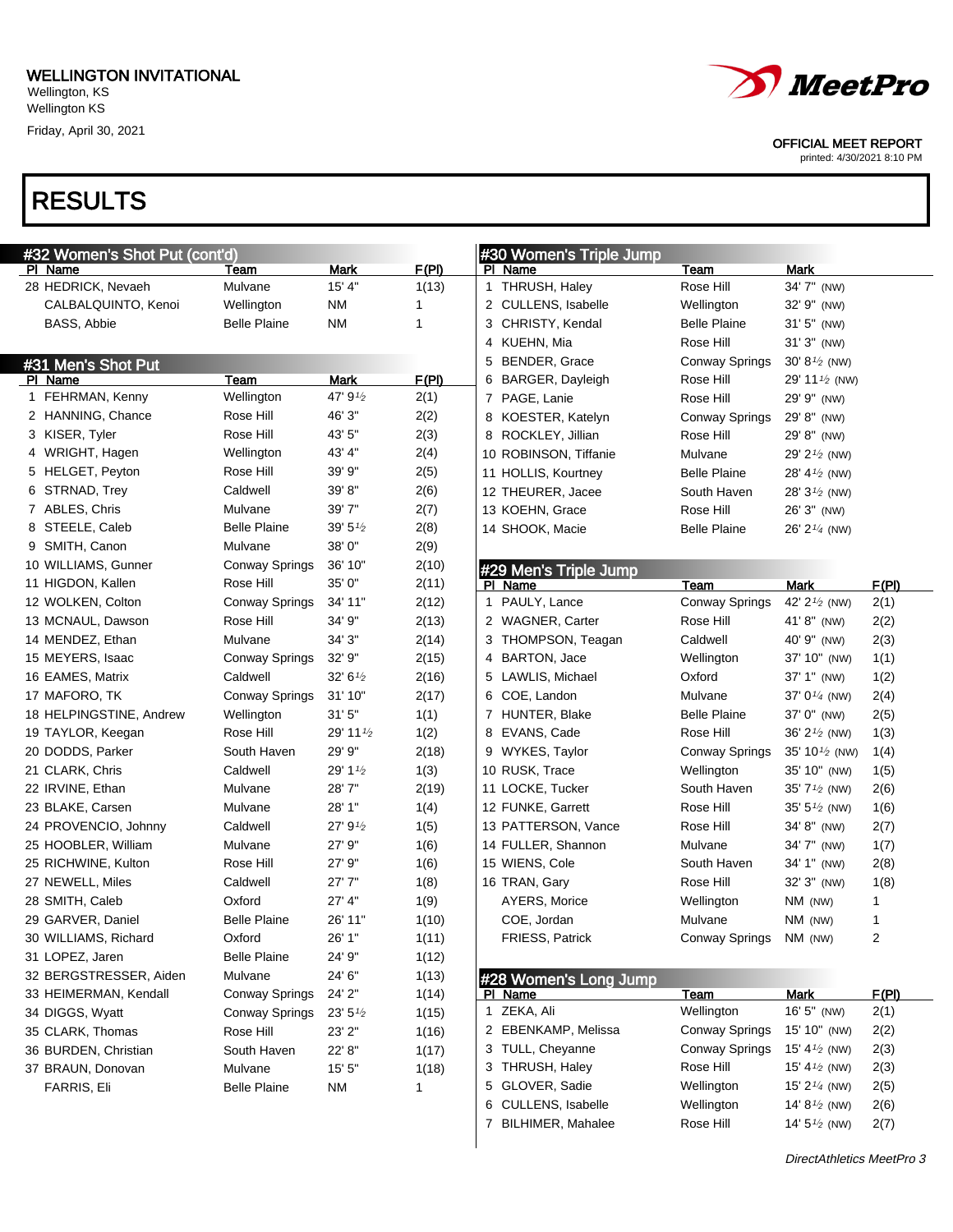# RESULTS

|    | #28 Women's Long Jump (cont'd) |                     |                                        |       |  |  |  |  |  |  |  |
|----|--------------------------------|---------------------|----------------------------------------|-------|--|--|--|--|--|--|--|
| PI | Name                           | Team                | Mark                                   | F(PI) |  |  |  |  |  |  |  |
| 8  | KUEHN, Mia                     | Rose Hill           | 14' $3\frac{1}{4}$ (NW)                | 1(1)  |  |  |  |  |  |  |  |
|    | 9 CHRISTY, Kendal              | <b>Belle Plaine</b> | 14' 3" (NW)                            | 2(8)  |  |  |  |  |  |  |  |
|    | 10 HUNTER, Alyssa              | <b>Belle Plaine</b> | 14' 2" (NW)                            | 2(9)  |  |  |  |  |  |  |  |
|    | 11 THEURER, Jacee              | South Haven         | 13' 9" (NW)                            | 1(2)  |  |  |  |  |  |  |  |
|    | 12 ZEKA, Whitney               | Wellington          | 13' 8" (NW)                            | 1(3)  |  |  |  |  |  |  |  |
|    | 13 STILES, Jericka             | Mulvane             | 13' 4" (NW)                            | 1(4)  |  |  |  |  |  |  |  |
|    | 14 BOYLES, Lucy                | Conway Springs      | 13' $3\frac{1}{2}$ (NW)                | 2(10) |  |  |  |  |  |  |  |
|    | 15 HOLLIS, Kourtney            | <b>Belle Plaine</b> | 13' 0" (NW)                            | 1(5)  |  |  |  |  |  |  |  |
|    | 16 PAGE, Lanie                 | Rose Hill           | 12' $10^{3/4}$ (NW)                    | 2(11) |  |  |  |  |  |  |  |
|    | 17 BARGER, Dayleigh            | Rose Hill           | 12' $9^{3/4}$ (NW)                     | 2(12) |  |  |  |  |  |  |  |
|    | 18 MARTIN, Cheyenne            | Rose Hill           | 12' 7" (NW)                            | 1(6)  |  |  |  |  |  |  |  |
|    | 19 BENDER, Molly               | Conway Springs      | 12' $6\frac{3}{4}$ (NW)                | 1(7)  |  |  |  |  |  |  |  |
|    | 20 GOOCH, Leah                 | <b>Belle Plaine</b> | 12' 5" (NW)                            | 1(8)  |  |  |  |  |  |  |  |
|    | 21 LAFEVER, Emma               | Rose Hill           | 12' 3" (NW)                            | 1(9)  |  |  |  |  |  |  |  |
|    | 22 MCCULLOCH, Jenna            | Rose Hill           | 11' 9" (NW)                            | 1(10) |  |  |  |  |  |  |  |
|    | POURNER, Americus              | South Haven         | $NM$ (NW)                              | 1     |  |  |  |  |  |  |  |
|    | ROCKLEY, Jillian               | Rose Hill           | NM (NW)                                | 2     |  |  |  |  |  |  |  |
|    | <b>BROWN, Brooke</b>           | South Haven         | NM (NW)                                | 2     |  |  |  |  |  |  |  |
|    |                                |                     |                                        |       |  |  |  |  |  |  |  |
|    | #27 Men's Long Jump            |                     |                                        |       |  |  |  |  |  |  |  |
| PI | Name                           | Team                | <b>Mark</b>                            | F(PI) |  |  |  |  |  |  |  |
| 1  | <b>SCHETTLER, Dustin</b>       | Wellington          | 20' 4 <sup><math>1/2</math></sup> (NW) | 2(1)  |  |  |  |  |  |  |  |
| 2  | TATE, Montel                   | Wellington          | 19' 10" (NW)                           | 2(2)  |  |  |  |  |  |  |  |
| 3  | EVANS, Bryson                  | Rose Hill           | 19' 1" (NW)                            | 2(3)  |  |  |  |  |  |  |  |

|   | 2 TATE, Montel        | Wellington          | 19' 10" (NW)              | 2(2)  |
|---|-----------------------|---------------------|---------------------------|-------|
|   | 3 EVANS, Bryson       | Rose Hill           | 19' 1" (NW)               | 2(3)  |
| 4 | KUNZ, Brayden         | Conway Springs      | 18' 10 $\frac{1}{2}$ (NW) | 2(4)  |
|   | 5 THOMPSON, Teagan    | Caldwell            | 18' 9 $\frac{3}{4}$ (NW)  | 2(5)  |
| 6 | <b>WAGNER, Carter</b> | Rose Hill           | 18' $9\frac{1}{2}$ (NW)   | 2(6)  |
|   | 7 PATTERSON, Vance    | Rose Hill           | 18'8" (NW)                | 1(1)  |
|   | 8 FRIESS, Patrick     | Conway Springs      | 18' 6" (NW)               | 2(7)  |
|   | 9 STEELE, Caleb       | <b>Belle Plaine</b> | 18' $3\frac{1}{2}$ (NW)   | 2(8)  |
|   | 10 RUSK, Trace        | Wellington          | 18' 2" (NW)               | 2(9)  |
|   | 11 JESINA, Wrangler   | Caldwell            | 18' 0 $\frac{1}{2}$ (NW)  | 2(10) |
|   | 12 WIENS, Cole        | South Haven         | 18' 0" (NW)               | 2(11) |
|   | 13 FUNKE, Garrett     | Rose Hill           | 17' 10 $\frac{1}{2}$ (NW) | 1(2)  |
|   | 14 HEDRICK, Keadyn    | <b>Belle Plaine</b> | 17' 10" (NW)              | 1(3)  |
|   | 15 CHRISTY, Levi      | <b>Belle Plaine</b> | 17' 7" (NW)               | 1(4)  |
|   | 16 DUNCAN, Jacob      | Mulvane             | 17' $6\frac{1}{2}$ (NW)   | 2(12) |
|   | 17 EVANS, Cade        | Rose Hill           | 17' 3" (NW)               | 1(5)  |
|   | 17 STOW, Jude         | Caldwell            | 17' 3" (NW)               | 1(5)  |
|   | 19 SHIELDS, Jackson   | Mulvane             | 16' 11" (NW)              | 1(7)  |
|   | 19 WYKES, Taylor      | Conway Springs      | 16' 11" (NW)              | 2(13) |
|   | 21 FULLER, Shannon    | Mulvane             | 16' 9" (NW)               | 1(8)  |
|   | 22 COE, Landon        | Mulvane             | 16'8" (NW)                | 2(14) |
|   | 23 KYAN, Morris       | Oxford              | 16' 6 $\frac{1}{4}$ (NW)  | 1(9)  |
|   | 24 TRAN, Gary         | Rose Hill           | 16' 2" (NW)               | 1(10) |
|   | 25 ROBBINS, Taylor    | Wellington          | 14' 7" (NW)               | 1(11) |
|   |                       |                     |                           |       |

| #27 Men's Long Jump (cont'd) |                                  |                       |                                   |       |  |  |  |  |  |  |
|------------------------------|----------------------------------|-----------------------|-----------------------------------|-------|--|--|--|--|--|--|
|                              | PI Name                          | Team                  | Mark                              | F(PI) |  |  |  |  |  |  |
|                              | 26 HITEN, Karter                 | Oxford                | 14' $5^{3/4}$ (NW)                | 1(12) |  |  |  |  |  |  |
|                              | 27 LACK, Langdon                 | Wellington            | 14' 2" (NW)                       | 1(13) |  |  |  |  |  |  |
|                              | 28 SHROPSHIRE, Lucas             | Rose Hill             | $11' 6''$ (NW)                    | 1(14) |  |  |  |  |  |  |
|                              | BARTON, Jace                     | Wellington            | NM (NW)                           | 1     |  |  |  |  |  |  |
|                              | WIENS, Gus                       | South Haven           | NM (NW)                           | 1     |  |  |  |  |  |  |
|                              | COE, Jordan                      | Mulvane               | NM (NW)                           | 1     |  |  |  |  |  |  |
|                              | BRISTOR, Dawson                  | Caldwell              | NM (NW)                           | 2     |  |  |  |  |  |  |
|                              |                                  |                       |                                   |       |  |  |  |  |  |  |
|                              | #26 Women's Pole Vault           |                       |                                   |       |  |  |  |  |  |  |
|                              | PI Name                          | Team                  | Mark                              |       |  |  |  |  |  |  |
|                              | 1 BENDER, Grace                  | <b>Conway Springs</b> | 8' 0"                             |       |  |  |  |  |  |  |
|                              | 2 DOFFING, Natalie               | Conway Springs        | 6'6''                             |       |  |  |  |  |  |  |
|                              | 3 REICHENBERGER, Kami            | Wellington            | 6'6''                             |       |  |  |  |  |  |  |
|                              |                                  |                       |                                   |       |  |  |  |  |  |  |
|                              | #25 Men's Pole Vault<br>PI Name  | Team                  | Mark                              |       |  |  |  |  |  |  |
|                              | 1 GREEN, Colin                   | Wellington            | 11'6"                             |       |  |  |  |  |  |  |
|                              | 2 PERKINS, Brody                 | Caldwell              | 9'6''                             |       |  |  |  |  |  |  |
|                              | 3 JOHNSON, Zach                  | Conway Springs        | 9'6''                             |       |  |  |  |  |  |  |
|                              | 4 KOEHLER, Chase                 | Wellington            | 9'6"                              |       |  |  |  |  |  |  |
|                              | 5 HARTMAN, Jack                  | Conway Springs        | 9'0"                              |       |  |  |  |  |  |  |
|                              | 6 BALTZLEY, Christian            | Mulvane               | 8'6''                             |       |  |  |  |  |  |  |
|                              |                                  |                       |                                   |       |  |  |  |  |  |  |
|                              |                                  |                       |                                   |       |  |  |  |  |  |  |
|                              |                                  |                       |                                   |       |  |  |  |  |  |  |
|                              | #24 Women's High Jump<br>PI Name | Team                  | Mark                              |       |  |  |  |  |  |  |
|                              | 1 WENKE, Kenzie                  | Conway Springs        | 5' 0"                             |       |  |  |  |  |  |  |
|                              | 2 GLOVER, Sadie                  | Wellington            | 4' 10"                            |       |  |  |  |  |  |  |
|                              | 3 PAGE, Lanie                    | Rose Hill             | 4'8"                              |       |  |  |  |  |  |  |
|                              | 3 WHISTLER, Addy                 | Mulvane               | 4'8"                              |       |  |  |  |  |  |  |
|                              | 5 ZEKA, Whitney                  | Wellington            | 4' 8"                             |       |  |  |  |  |  |  |
|                              | 6 ROCKLEY, Jillian               | Rose Hill             | 4' 8"                             |       |  |  |  |  |  |  |
|                              | 7 GARDEA, Magdalena              | Oxford                | 4' 6"                             |       |  |  |  |  |  |  |
|                              | 8 JOHNSEN, Tracy                 | Conway Springs        | 4' 4"                             |       |  |  |  |  |  |  |
|                              | 9 PERKINS, Kaley                 | Conway Springs        | 4' 4"                             |       |  |  |  |  |  |  |
|                              | 10 TONG, Makayla                 | Oxford                | 4' 4"                             |       |  |  |  |  |  |  |
|                              |                                  |                       |                                   |       |  |  |  |  |  |  |
|                              | #23 Men's High Jump              |                       |                                   |       |  |  |  |  |  |  |
|                              | PI Name                          | Team                  | Mark                              |       |  |  |  |  |  |  |
|                              | 1 WAGNER, Carter                 | Rose Hill             | 6'6''                             |       |  |  |  |  |  |  |
|                              | 2 AYERS, Morice                  | Wellington            | 5' 8''                            |       |  |  |  |  |  |  |
|                              | 3 SOLOMON, lan                   | <b>Conway Springs</b> | 5' 8"                             |       |  |  |  |  |  |  |
|                              | 4 BRISTOR, Dawson                | Caldwell              | 5' 6"                             |       |  |  |  |  |  |  |
|                              | 5 MCLAIN, Logan                  | Oxford                | 5' 4"                             |       |  |  |  |  |  |  |
|                              | 6 LANZRATH, Zach                 | Mulvane               | 5' 4"                             |       |  |  |  |  |  |  |
|                              | 7 LACK, Langdon                  | Wellington            | 5' 2"                             |       |  |  |  |  |  |  |
|                              | 8 WYKES, Taylor                  | <b>Conway Springs</b> | 5' 2"                             |       |  |  |  |  |  |  |
| 9                            | THOMPSON, Connor                 | Wellington            | 5'2"<br>DirectAthletics MeetPro 4 |       |  |  |  |  |  |  |



OFFICIAL MEET REPORT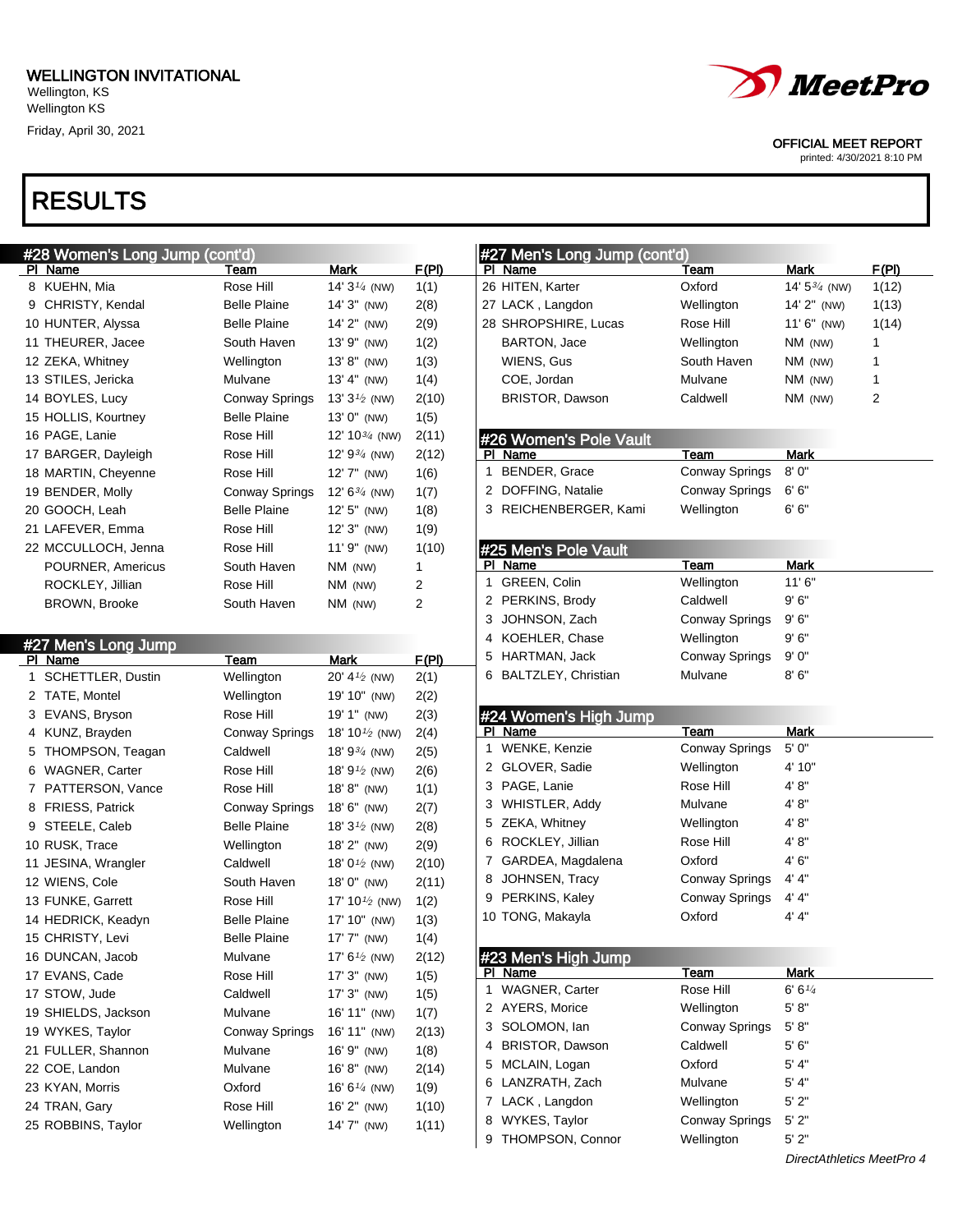Wellington KS Friday, April 30, 2021



OFFICIAL MEET REPORT

printed: 4/30/2021 8:10 PM

### RESULTS

| #23 Men's High Jump (cont'd)       |                       |                       |       | #13 Women's 100m Hurdles (cont'd) |                       |                                         |       |
|------------------------------------|-----------------------|-----------------------|-------|-----------------------------------|-----------------------|-----------------------------------------|-------|
| PI Name                            | Team                  | <b>Mark</b>           |       | PI Name                           | Team                  | Time                                    | H(PI) |
| 9 FUNKE, Garrett                   | Rose Hill             | $5'$ $2"$             |       | 10 PAGE, Lanie                    | Rose Hill             | 20.68 (NW)                              | 2(7)  |
| 11 TRAN, Gary                      | Rose Hill             | $5'$ $2"$             |       | 11 MEYER, Janel                   | Conway Springs        | 23.10 (NW)                              | 1(4)  |
| 12 BARTON, Jace                    | Wellington            | 4' 10"                |       |                                   |                       |                                         |       |
| NAVARRO, Marco                     | Mulvane               | <b>NH</b>             |       | #14 Men's 110m Hurdles            |                       |                                         |       |
| PATTERSON, Vance                   | Rose Hill             | <b>NH</b>             |       | PI Name                           | <b>Team</b>           | Time                                    | H(PI) |
|                                    |                       |                       |       | 1 YORK, Gavin                     | Wellington            | 15.91 (NW)                              | 2(1)  |
| #22 Women's 4 x 800m Relay         |                       |                       |       | 2 COBB, Teagan                    | Rose Hill             | 16.20 (NW)                              | 2(2)  |
| PI Team                            |                       | <b>Time</b>           |       | 3 WIENS, Cole                     | South Haven           | 16.40 (NW)                              | 2(3)  |
| 1 Mulvane (A)                      |                       | 10:54.51              |       | 4 WHITSON, Colin                  | Oxford                | 16.57 (NW)                              | 2(4)  |
| 1) HANSEN, Amber                   | 2) SPARKS, Reagan     |                       |       | 5 EVANS, Bryson                   | Rose Hill             | 17.08 (NW)                              | 2(5)  |
| 3) HAMM, Delaney                   |                       | 4) WILLIAMS, Campbell |       | 6 RAMIREZ, Julian                 | <b>Belle Plaine</b>   | 17.47 (NW)                              | 2(6)  |
| 2 Rose Hill (A)                    |                       | 11:29.60              |       | 7 BALTZLEY, Christian             | Mulvane               | 18.99 (NW)                              | 1(1)  |
| 1) STRUBLE, Alexia                 | 2) HEROD, Elliot      |                       |       | 8 KUNZ, Brayden                   | Conway Springs        | 19.31 (NW)                              | 2(7)  |
| 3) KUEHN, Mia                      |                       | 4) MARSHALL, Alexa    |       | 9 BRISTOR, Dawson                 | Caldwell              | 19.44 (NW)                              | 2(8)  |
| 3 Rose Hill (B)                    |                       | 11:59.00              |       | 10 MCCLELLAN, Matthew             | Mulvane               | 20.44 (NW)                              | 1(2)  |
| 1) EXLEY, Faith                    | 2) HEINZ, Mandi       |                       |       | 11 THOMPSON, Connor               | Wellington            | 21.05 (NW)                              | 1(3)  |
| 3) MCCULLOCH, Jenna                | 4) LEE, Jessa         |                       |       | 12 ROBINSON, Dante                | Rose Hill             | 21.92 (NW)                              | 1(4)  |
|                                    |                       |                       |       |                                   |                       |                                         |       |
| $#21$ Men's $4 \times 800$ m Relay |                       |                       |       | #2 Women's 100 Meters             |                       |                                         |       |
| PI Team                            |                       | <b>Time</b>           |       | PI Name                           | Team                  | Time                                    | H(PI) |
| 1 Rose Hill (A)                    |                       | 8:57.32               |       | 1 DARE, Kate                      | Rose Hill             | 12.64 (NW)                              | 3(1)  |
| 1) LECK, Drew                      | 2) KORTE, McKoy       |                       |       | 2 ZEKA, Ali                       | Wellington            | 13.25 (NW)                              | 3(2)  |
| 3) WOODS, Korbin                   |                       | 4) ANDERSON, Ethan    |       | 3 BACON, Sydney                   | South Haven           | 13.53 (NW)                              | 3(3)  |
| 2 Mulvane (A)                      |                       | 9:20.71               |       | 4 BAKER, Rylie                    | Rose Hill             | 13.55 (NW)                              | 3(4)  |
| 1) DIETRICH, Chris                 | 2) DUNCAN, Jacob      |                       |       | 5 REICHENBERGER, Kami             | Wellington            | 13.65 (NW)                              | 1(1)  |
| 3) EGGLESTON, Matthew              | 4) SALAZAR, Victor    |                       |       | 6 EBENKAMP, Melissa               | Conway Springs        | 13.69 (NW)                              | 3(5)  |
| 3 South Haven (A)                  |                       | 9:26.93               |       | 7 JOHNSEN, Tracy                  | Conway Springs        | 13.83 (NW)                              | 3(6)  |
| 1) WOLF, Cooper                    | 2) DEWITT, Dylan      |                       |       | 8 WOODS, Ryelle                   | Rose Hill             | 14.06 (NW)                              | 1(2)  |
| 3) SMITH, Alex                     | 4) LOCKE, Tucker      |                       |       | 9 CHRISTY, Kendal                 | <b>Belle Plaine</b>   | 14.11 (NW)                              | 3(7)  |
| 4 Mulvane (B)                      |                       | 10:13.95              |       | 10 BAIS, Karis                    | Mulvane               | 14.26 (NW)                              | 1(3)  |
| 1) THORSON, Ben                    | 2) COE, Jordan        |                       |       | 11 WENKE, Kenzie                  | <b>Conway Springs</b> | 14.31 (NW)                              | 2(1)  |
| 3) SHIELDS, Jackson                | 4) BOOE, Garrett      |                       |       | 12 GERBER, Jaida                  | Mulvane               | 14.35 (NW)                              | 1(4)  |
| 5 Belle Plaine (A)                 |                       | 10:34.63              |       | 13 ZEKA, Whitney                  | Wellington            | 14.52 (NW)                              | 1(5)  |
| 1) HUNTER, Blake                   | 2) HERMAN, Cooper     |                       |       | 14 PAYNE, Lauren                  | Oxford                | 14.74 (NW)                              | 2(2)  |
| 3) GARVER, Daniel                  | 4) HENNING, Toby      |                       |       | 15 MARTIN, Cheyenne               | Rose Hill             | 14.85 (NW)                              | 2(3)  |
|                                    |                       |                       |       | 16 PERKINS, Kaley                 | Conway Springs        | 15.27 (NW)                              | 2(4)  |
| #13 Women's 100m Hurdles           |                       |                       |       | 17 BENDER, Grace                  | <b>Conway Springs</b> | 15.55 (NW)                              | 2(5)  |
| PI Name                            | Team                  | Time                  | H(PI) | 18 HOLLIS, Kourtney               | <b>Belle Plaine</b>   | 15.64 (NW)                              | 1(6)  |
| 1 CULLENS, Annalisa                | Wellington            | 14.99 (NW)            | 2(1)  | 19 BUTLER, Ellyn                  | Oxford                | 15.99 (NW)                              | 2(6)  |
| 2 THOMISON, Aubrie                 | Rose Hill             | 17.35 (NW)            | 2(2)  | 20 COLLINGSWORTH, Emily           | Oxford                | 16.43 (NW)                              | 2(7)  |
| 3 BOYLES, Lucy                     | <b>Conway Springs</b> | 17.38 (NW)            | 2(3)  | KOEHN, Grace                      | Rose Hill             | DNS (NW)                                | 1     |
| 4 WOOTEN, Lexi                     | Rose Hill             | 18.48 (NW)            | 2(4)  | GLOVER, Sadie                     | Wellington            | DNS (NW)                                |       |
| STILES, Jericka<br>5               | Mulvane               | 19.22 (NW)            | 2(5)  |                                   |                       |                                         | 3     |
| ROBINSON, Tiffanie<br>6            | Mulvane               | 19.37 (NW)            |       |                                   |                       |                                         |       |
| 7 GARDEA, Magdalena                | Oxford                |                       | 1(1)  | #1 Men's 100 Meters               |                       |                                         |       |
|                                    |                       | 19.43 (NW)            | 1(2)  | PI Name                           | Team                  | Time                                    | H(PI) |
| THOMISON, Ashlyn<br>8              | Rose Hill             | 19.56 (NW)            | 2(6)  | 1 TATE, Montel                    | Wellington            | 11.53 (NW)                              | 5(1)  |
| 9 HELM, Caitlyn                    | Rose Hill             | 20.09 (NW)            | 1(3)  | 2 MCLAUGHLIN, Luke                | Rose Hill             | 11.54 (NW)<br>DirectAthletics MeetPro 5 | 5(2)  |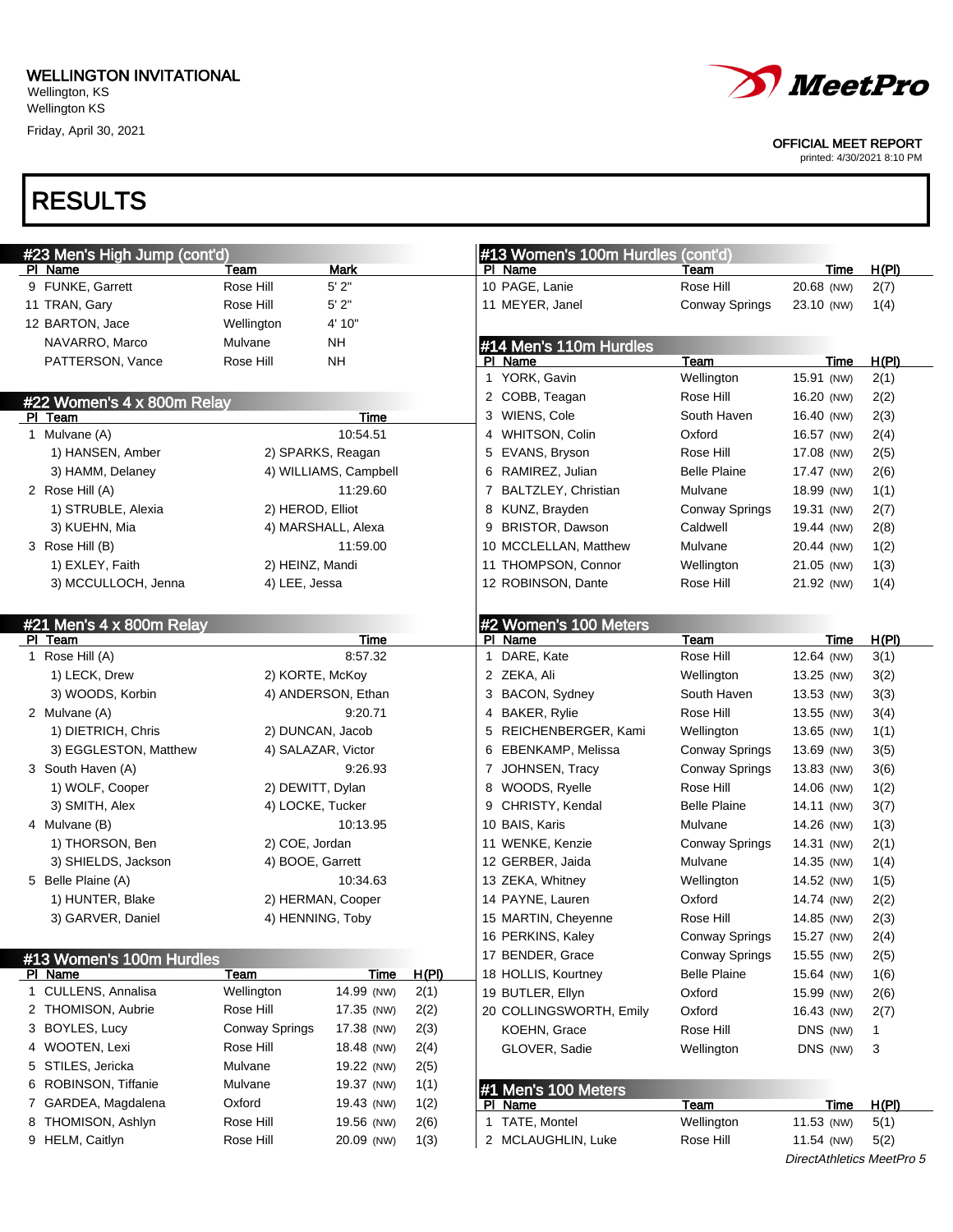# RESULTS

| #1 | Men's 100 Meters (cont'd) |                       |             |              |  |  |  |  |
|----|---------------------------|-----------------------|-------------|--------------|--|--|--|--|
| PI | Name                      | Team                  | <u>Time</u> | <u>H(PI)</u> |  |  |  |  |
| 3  | <b>WHITSON, Colin</b>     | Oxford                | 11.73 (NW)  | 5(3)         |  |  |  |  |
| 4  | STEELE, Caleb             | <b>Belle Plaine</b>   | 11.88 (NW)  | 5(4)         |  |  |  |  |
| 5  | LEE, Titus                | Caldwell              | 11.91 (NW)  | 5(5)         |  |  |  |  |
| 6  | <b>SCHETTLER, Dustin</b>  | Wellington            | 12.05 (NW)  | 5(6)         |  |  |  |  |
| 7  | RAMIREZ, Julian           | <b>Belle Plaine</b>   | 12.08 (NW)  | 4(1)         |  |  |  |  |
| 8  | SAFFELL, Zach             | Wellington            | 12.09 (NW)  | 4(2)         |  |  |  |  |
| 9  | <b>HAMELITON, Caiden</b>  | Wellington            | 12.18 (NW)  | 1(1)         |  |  |  |  |
|    | 10 HEDRICK, Keadyn        | <b>Belle Plaine</b>   | 12.27 (NW)  | 4(3)         |  |  |  |  |
|    | 11 FRIESS, Patrick        | Conway Springs        | 12.29 (NW)  | 4(4)         |  |  |  |  |
|    | 11 BARTONEK, Carter       | <b>Conway Springs</b> | 12.29 (NW)  | 4(4)         |  |  |  |  |
|    | 13 SHIELDS, Jackson       | Mulvane               | 12.30 (NW)  | 4(6)         |  |  |  |  |
|    | 14 WIENS, Gus             | South Haven           | 12.38 (NW)  | 3(1)         |  |  |  |  |
|    | 15 GERSTENKORN, Jude      | Rose Hill             | 12.42 (NW)  | 4(7)         |  |  |  |  |
|    | 16 FULLER, Shannon        | Mulvane               | 12.49 (NW)  | 3(2)         |  |  |  |  |
|    | 17 WOODALL, Levi          | Rose Hill             | 12.54 (NW)  | 2(1)         |  |  |  |  |
|    | 18 BALMAN, Owen           | Conway Springs        | 12.67 (NW)  | 4(8)         |  |  |  |  |
|    | 19 SHAIN, Tyson           | Mulvane               | 12.76 (NW)  | 3(3)         |  |  |  |  |
|    | 20 FORD, Brodyn           | Rose Hill             | 12.94 (NW)  | 2(2)         |  |  |  |  |
|    | 21 EVANS, Cade            | Rose Hill             | 13.06 (NW)  | 2(3)         |  |  |  |  |
|    | 22 SHROPSHIRE, Lucas      | Rose Hill             | 13.11 (NW)  | 3(4)         |  |  |  |  |
|    | 23 KYAN, Morris           | Oxford                | 13.31 (NW)  | 3(5)         |  |  |  |  |
|    | 24 LACK, Langdon          | Wellington            | 13.46 (NW)  | 1(2)         |  |  |  |  |
|    | 25 NAVARRO, Marco         | Mulvane               | 13.58 (NW)  | 2(4)         |  |  |  |  |
|    | 26 ROUND, CJ              | <b>Conway Springs</b> | 13.63 (NW)  | 2(5)         |  |  |  |  |
|    | 27 HITEN, Karter          | Oxford                | 13.86 (NW)  | 3(6)         |  |  |  |  |
|    | 28 EAMES, Matrix          | Caldwell              | 13.95 (NW)  | 2(6)         |  |  |  |  |
|    | 29 DODDS, Parker          | South Haven           | 14.26 (NW)  | 2(7)         |  |  |  |  |
|    | 30 CLARK, Chris           | Caldwell              | 15.47 (NW)  | 1(3)         |  |  |  |  |
|    | 31 PROVENCIO, Johnny      | Caldwell              | 16.82 (NW)  | 1(4)         |  |  |  |  |
|    | 32 BURDEN, Christian      | South Haven           | 20.66 (NW)  | 2(8)         |  |  |  |  |
|    | DICKENSON, Dylan          | Wellington            | DQ (NW)     | 5            |  |  |  |  |
|    | <b>FARRIS, Eli</b>        | <b>Belle Plaine</b>   | DNS (NW)    | 1            |  |  |  |  |
|    |                           |                       |             |              |  |  |  |  |

### #10 Women's 1600 Meters

| <b>Name</b><br>ΡI         | Team                | Time    |  |
|---------------------------|---------------------|---------|--|
| BACON, Alivia<br>1        | South Haven         | 5:55.97 |  |
| 2 MARSHALL, Alexa         | Rose Hill           | 6:19.50 |  |
| 3 CLARK, Miranda          | Mulvane             | 6:22.13 |  |
| 4 STRUBLE, Alexia         | Rose Hill           | 6:22.60 |  |
| 5 LEE, Jessa              | Rose Hill           | 6.26.18 |  |
| HEROD, Elliot<br>6        | Rose Hill           | 6:27.26 |  |
| 7 HEDRICK, Kya            | <b>Belle Plaine</b> | 6:43.71 |  |
| 8 STAHL, Anna             | Mulvane             | 6.46.92 |  |
| <b>BENDER, Molly</b><br>9 | Conway Springs      | 6.49.48 |  |
| 10 TONG, Makayla          | Oxford              | 6:52.08 |  |
| 11 DVORAK, Katrina        | Caldwell            | 6:54.94 |  |

# *MeetPro*

### OFFICIAL MEET REPORT

| #10 Women's 1600 Meters (cont'd)<br>PI Name | Team                | <u>Time</u> |
|---------------------------------------------|---------------------|-------------|
| 12 BEEDY, Teyenne                           | Rose Hill           | 7:12.48     |
| 13 GOOCH, Leah                              | <b>Belle Plaine</b> | 7:27.00     |
| 14 ZOGLMANN, Julia                          | Conway Springs      | 7:31.86     |
| 15 ZOGLMANN, Rosalyn                        | Conway Springs      | 7:47.22     |
| 16 GREGG, Madison                           | Rose Hill           | 7:53.26     |
| 17 POTTER, Kayla                            | <b>Belle Plaine</b> | 8:06.47     |
| 18 FORREST, Kira                            | Conway Springs      | 8:11.62     |
| #9 Men's 1600 Meters                        |                     |             |
| PI Name                                     | Team                | <u>Time</u> |
| 1 LECK, Drew                                | Rose Hill           | 5:01.48     |
| 2 DIETRICH, Chris                           | Mulvane             | 5:09.75     |
| 3 LAWLIS, Michael                           | Oxford              | 5:31.57     |
| 4 BAKER, Jace                               | Caldwell            | 5:33.81     |
| 5 ANDERSON, Ethan                           | Rose Hill           | 5:34.51     |
| 6 LOUGH, Hunter                             | Wellington          | 5:34.93     |
| 7 BACON, Ryan                               | Wellington          | 5:47.33     |
| 8 SANDERS, Caleb                            | Wellington          | 5:53.38     |
| 9 BOOE, Garrett                             | Mulvane             | 5:58.91     |
| 10 EDWARDS, Dylan                           | Mulvane             | 6:12.46     |
| 11 NOLAN, Chance                            | Mulvane             | 6:18.46     |
| 12 WATERMAN, Isaac                          | Mulvane             | 6:19.67     |
| 13 GRIFFIE, Owen                            | Mulvane             | 6:20.48     |
| 14 HENNING, Toby                            | <b>Belle Plaine</b> | 6:26.16     |
| 15 CATLIN, Adam                             | Oxford              | 6:29.73     |
| 16 STEWART, Simon                           | Caldwell            | 6:47.39     |
| 17 RICHART, Luke                            | Mulvane             | 7:45.34     |
| #18 Women's 4 x 100m Relay                  |                     |             |
| PI Team                                     |                     | Time        |
| 1 Rose Hill (A)                             |                     | 51.67       |
| 1) DARE, Kate                               | 2) BAKER, Rylie     |             |
| 3) THRUSH, Haley                            | 4) EXLEY, Faith     |             |
| 2 Wellington (A)                            |                     | 52.13       |
| 1) CULLENS, Annalisa                        | 2) GLOVER, Sadie    |             |
| 3) REICHENBERGER, Kami                      | 4) ZEKA, Ali        |             |
| 3 Conway Springs (A)                        |                     | 54.92       |
| 1) EBENKAMP, Melissa                        | 2) BOYLES, Lucy     |             |
| 3) JOHNSEN, Tracy                           | 4) WENKE, Kenzie    |             |

| 1) EBENKAMP, Melissa | 2) BOYLES, Lucy       |
|----------------------|-----------------------|
| 3) JOHNSEN, Tracy    | 4) WENKE, Kenzie      |
| 4 Mulvane (A)        | 56.40                 |
| 1) BAIS, Karis       | 2) ROBINSON, Tiffanie |
| 3) GERBER, Jaida     | 4) STILES, Jericka    |
| 5 Belle Plaine (A)   | 56.85                 |
| 1) SHOOK, Macie      | 2) CHRISTY, Kendal    |
| 3) HOLLIS, Kourtney  | 4) HUNTER, Alyssa     |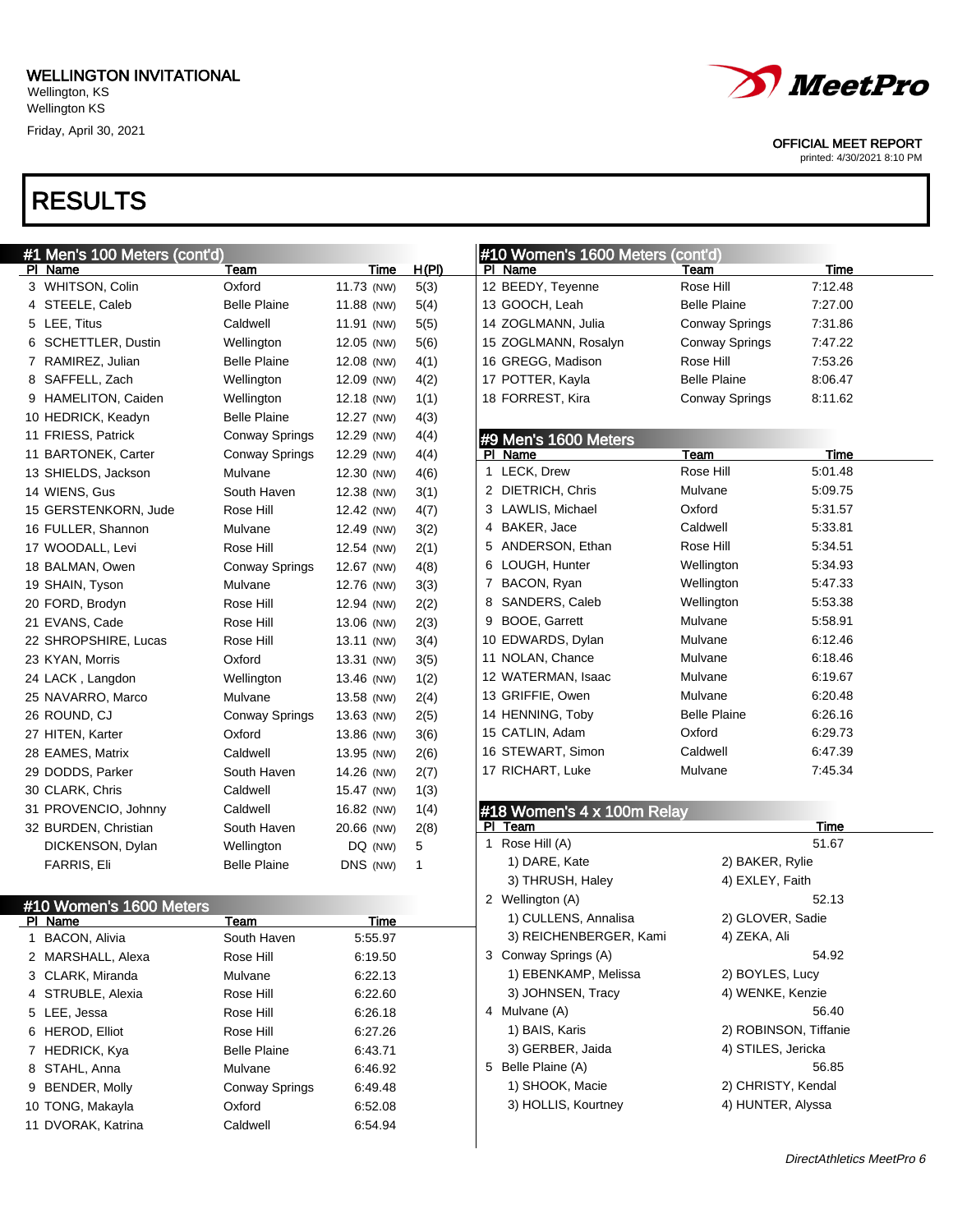

#### OFFICIAL MEET REPORT

printed: 4/30/2021 8:10 PM

### RESULTS

| #18 Women's 4 x 100m Relay (cont'd)       |                      |                 |                      | #6 Women's 400 Meters (cont'd)      |                     |            |              |
|-------------------------------------------|----------------------|-----------------|----------------------|-------------------------------------|---------------------|------------|--------------|
| PI Team                                   |                      | Time            |                      | PI Name                             | Team                | Time       | H(PI)        |
| 6 Conway Springs (B)                      |                      | 58.44           |                      | 8 SHOOK, Macie                      | <b>Belle Plaine</b> | 1:22.41    | 1(2)         |
| 1) KOESTER, Katelyn                       | 2) TULL, Cheyanne    |                 |                      | 9 LAFEVER, Emma                     | Rose Hill           | 1:28.92    | 1(3)         |
| 3) DOFFING, Natalie                       | 4) BENDER, Grace     |                 |                      |                                     |                     |            |              |
| 7 Rose Hill (B)                           |                      | 59.43           |                      | #5 Men's 400 Meters                 |                     |            |              |
| 1) WOODS, Ryelle                          | 2) THOMISON, Ashlyn  |                 |                      | PI Name                             | Team                | Time       | H(PI)        |
| 3) THRUSH, Mackenzie                      | 4) BILHIMER, Mahalee |                 |                      | 1 DICKENSON, Dylan                  | Wellington          | 54.17      | 4(1)         |
| 8 Conway Springs (C)                      |                      | 1:03.51         |                      | 2 PECK, Ben                         | Rose Hill           | 54.31      | 4(2)         |
| 1) PERKINS, Kaley                         | 2) MEYER, Janel      |                 |                      | 3 DUNCAN, Jacob                     | Mulvane             | 54.55      | 4(3)         |
| 3) KELLY, Faith                           | 4) FORREST, Kira     |                 |                      | 4 WOODS, Korbin                     | Rose Hill           | 55.65      | 4(4)         |
|                                           |                      |                 |                      | 5 WOLF, Cooper                      | South Haven         | 57.13      | 4(5)         |
| #17 Men's 4 x 100m Relay                  |                      |                 |                      | 6 JESINA, Wrangler                  | Caldwell            | 57.65      | 3(1)         |
| PI Team                                   |                      | <b>Time</b>     |                      | 7 WALLIS, Connor                    | Rose Hill           | 57.75      | 4(6)         |
| 1 Rose Hill (A)                           |                      | 44.87           |                      | 8 YBARRA, Chilson                   | Wellington          | 58.28      | 4(7)         |
| 1) COBB, Teagan                           | 2) EVANS, Bryson     |                 |                      | 9 CLAUSEN, Thomas                   | Rose Hill           | 59.25      | 3(2)         |
| 3) PECK, Ben                              | 4) MCLAUGHLIN, Luke  |                 |                      | 10 DEWITT, Dylan                    | South Haven         | 59.28      | 3(3)         |
| 2 Wellington (B)                          |                      | 46.36           |                      | 11 COE, Landon                      | Mulvane             | 59.54      | 2(1)         |
| 1) RUSK, Trace                            | 2) HAMELITON, Caiden |                 |                      | 12 SOLOMON, Ian                     | Conway Springs      | 1:01.48    | 3(4)         |
| 3) GREEN, Colin                           | 4) DICKENSON, Dylan  |                 |                      | 13 WOODALL, Levi                    | Rose Hill           | 1:02.27    | 3(5)         |
| 3 Caldwell (A)                            |                      | 46.73           |                      | 14 SAFFELL, Zach                    | Wellington          | 1:02.76    | 4(8)         |
| 1) BRISTOR, Dawson                        | 2) THOMPSON, Teagan  |                 |                      | 15 WALKER, Connor                   | Wellington          | 1:03.40    | 1(1)         |
| 3) STOW, Jude                             | 4) LEE, Titus        |                 |                      | 16 PERKINS, Brody                   | Caldwell            | 1:04.21    | 3(6)         |
| 4 Conway Springs (B)                      |                      | 47.07           |                      | 17 VANZANT, Slate                   | South Haven         | 1:04.40    | 3(7)         |
| 1) BARTONEK, Carter                       | 2) WYKES, Taylor     |                 |                      | 18 FORD, Brodyn                     | Rose Hill           | 1:04.97    | 3(8)         |
| 3) BALMAN, Owen                           | 4) DAVIS, Blake      |                 |                      | 19 RISLEY, Jackson                  | Caldwell            | 1:05.23    | 2(2)         |
| 5 Mulvane (A)                             |                      | 47.32           |                      | 20 FUNKE, Garrett                   | Rose Hill           | 1:05.37    | 1(2)         |
| 1) BALTZLEY, Christian                    | 2) SHIELDS, Jackson  |                 |                      | 21 MAPEL, Caden                     | Oxford              | 1:10.11    | 2(3)         |
| 3) SHAIN, Tyson                           | 4) THORSON, Ben      |                 |                      | 22 STONE, Tyler                     | <b>Belle Plaine</b> | 1:13.01    | 2(4)         |
| 6 Belle Plaine (A)                        |                      | 48.43           |                      | 23 LOPEZ, Jaren                     | <b>Belle Plaine</b> | 1:15.19    | 2(5)         |
| 1) HEDRICK, Keadyn                        | 2) CHRISTY, Levi     |                 |                      | <b>EAMES, Matrix</b>                | Caldwell            | <b>DNS</b> | 1            |
| 3) RAMIREZ, Julian                        | 4) STEELE, Caleb     |                 |                      | COE, Jordan                         | Mulvane             | <b>DNS</b> | $\mathbf{1}$ |
| 7 Rose Hill (B)                           |                      | 49.29           |                      | YOUNG, Aidan                        | Caldwell            | <b>DNS</b> | 2            |
| 1) GERSTENKORN, Jude                      | 2) WALLIS, Connor    |                 |                      |                                     |                     |            |              |
| 3) PATTERSON, Vance                       | 4) ROBLEDO, Brennan  |                 |                      |                                     |                     |            |              |
| Wellington (A)                            |                      | <b>DNS</b>      |                      | #16 Women's 300m Hurdles<br>PI Name | Team                | Time       | H(PI)        |
| 1) YORK, Gavin                            | 2) AYERS, Morice     |                 |                      | 1 CULLENS, Annalisa                 | Wellington          | 47.86      | 2(1)         |
| 3) TATE, Montel                           | 4) SCHETTLER, Dustin |                 |                      | 2 THOMISON, Aubrie                  | Rose Hill           | 50.38      | 2(2)         |
|                                           |                      |                 |                      | 3 REICHENBERGER, Kami               | Wellington          | 51.76      | 2(3)         |
|                                           |                      |                 |                      | 4 WOOTEN, Lexi                      | Rose Hill           | 52.59      | 2(4)         |
| #6 Women's 400 Meters                     |                      |                 |                      | 5 THOMISON, Ashlyn                  | Rose Hill           | 56.70      | 2(5)         |
| PI Name<br><b>BILHIMER, Mahalee</b><br>1. | Team<br>Rose Hill    | Time<br>1:06.60 | <u>H(PI)</u><br>2(1) | 6 STILES, Jericka                   | Mulvane             | 59.36      | 1(1)         |
| 2 BACON, Sydney                           | South Haven          | 1:07.36         | 2(2)                 | 7 HELM, Caitlyn                     | Rose Hill           | 1:01.62    | 1(2)         |
| 3 HUNTER, Alyssa                          | <b>Belle Plaine</b>  | 1:09.15         | 2(3)                 | 8 ROBINSON, Tiffanie                | Mulvane             | 1:03.69    | 1(3)         |
| 4 THEURER, Jacee                          | South Haven          | 1:10.89         |                      | 9 GARDEA, Magdalena                 | Oxford              | 1:06.52    |              |
|                                           |                      |                 | 2(4)                 |                                     |                     |            | 2(6)         |
| 5 CULLENS, Isabelle                       | Wellington           | 1:12.41         | 1(1)                 |                                     |                     |            |              |
| THRUSH, Mackenzie<br>6                    | Rose Hill            | 1:13.02         | 2(5)                 |                                     |                     |            |              |
| 7 MCCULLOCH, Jenna                        | Rose Hill            | 1:16.20         | 2(6)                 |                                     |                     |            |              |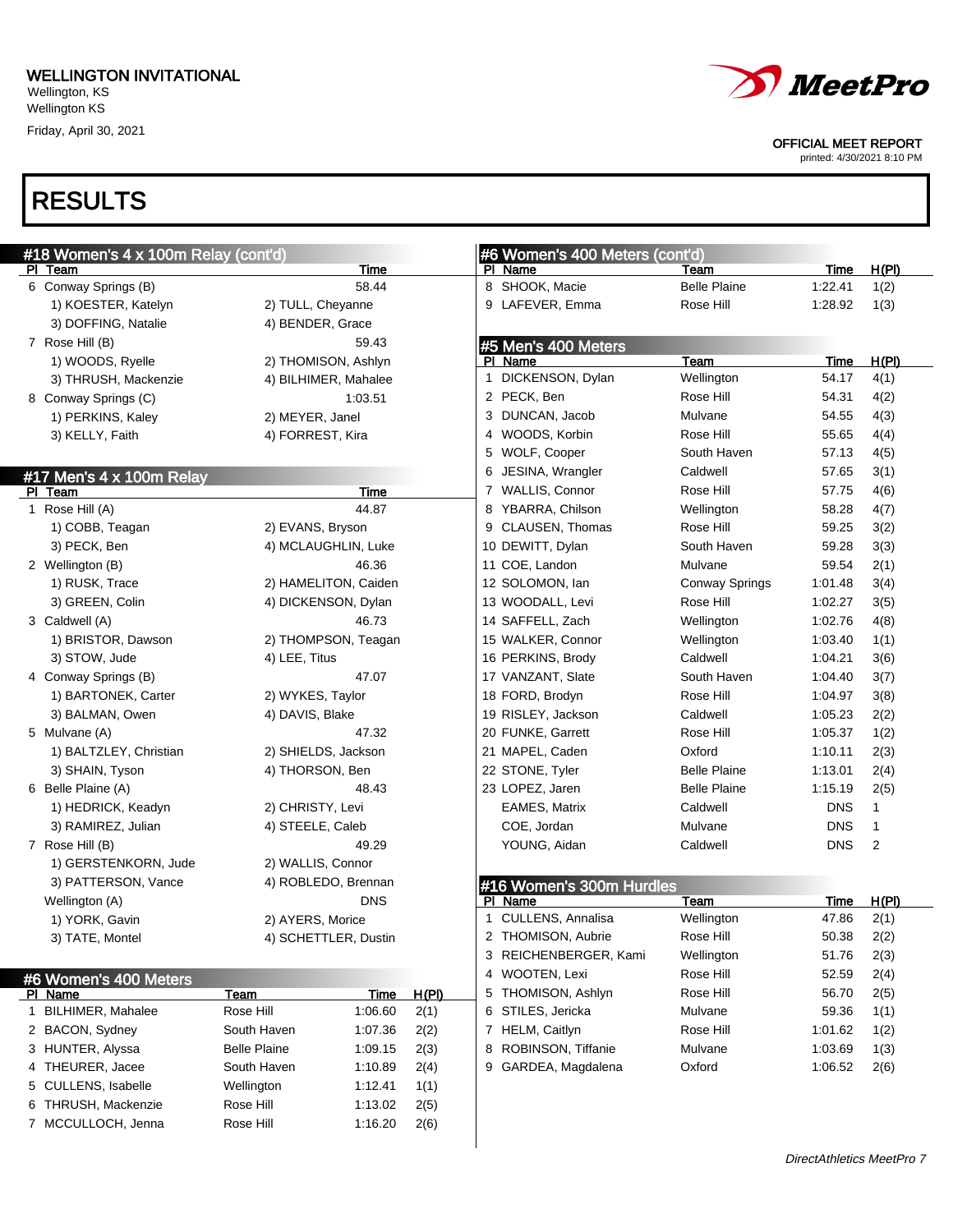Wellington KS Friday, April 30, 2021

### RESULTS

|                        |                     |             |              |                              |                                                                                                                                                                                                                                                                                                                                                    |             | printed: 4/30/2021 8:10 PM |
|------------------------|---------------------|-------------|--------------|------------------------------|----------------------------------------------------------------------------------------------------------------------------------------------------------------------------------------------------------------------------------------------------------------------------------------------------------------------------------------------------|-------------|----------------------------|
| <b>RESULTS</b>         |                     |             |              |                              |                                                                                                                                                                                                                                                                                                                                                    |             |                            |
| #15 Men's 300m Hurdles |                     |             |              | #7 Men's 800 Meters (cont'd) |                                                                                                                                                                                                                                                                                                                                                    |             |                            |
| PI Name                | Team                | Time        | <u>H(PI)</u> | PI Name                      | Team                                                                                                                                                                                                                                                                                                                                               | <b>Time</b> | H(PI)                      |
| 1 YORK, Gavin          | Wellington          | 42.23       | 2(1)         | 20 RICHART, Luke             | Mulvane                                                                                                                                                                                                                                                                                                                                            | 3:56.00     | 1(10)                      |
| 2 BALTZLEY, Christian  | Mulvane             | 42.62       | 2(2)         |                              |                                                                                                                                                                                                                                                                                                                                                    |             |                            |
| 3 COBB, Teagan         | Rose Hill           | 43.69       | 2(3)         | #4 Women's 200 Meters        |                                                                                                                                                                                                                                                                                                                                                    |             |                            |
| 4 WHITSON, Colin       | Oxford              | 44.27       | 2(4)         | PI Name                      | Team                                                                                                                                                                                                                                                                                                                                               | Time        | H(PI)                      |
| 5 WIENS, Cole          | South Haven         | 47.08       | 2(5)         | 1 DARE, Kate                 | Rose Hill                                                                                                                                                                                                                                                                                                                                          | 26.29 (NW)  | 2(1)                       |
| 6 RAMIREZ, Julian      | <b>Belle Plaine</b> | 47.89       | 2(6)         | 2 BAKER, Rylie               | Rose Hill                                                                                                                                                                                                                                                                                                                                          | 28.66 (NW)  | 2(2)                       |
| 7 MCCLELLAN, Matthew   | Mulvane             | 49.12       | 2(7)         | 3 HUNTER, Alyssa             | <b>Belle Plaine</b>                                                                                                                                                                                                                                                                                                                                | 28.84 (NW)  | 2(3)                       |
| 8 THOMPSON, Connor     | Wellington          | 49.37       | 1(1)         | 4 BACON, Sydney              | South Haven                                                                                                                                                                                                                                                                                                                                        | 29.04 (NW)  | 2(4)                       |
| 9 KOCHICK, Kale        | Rose Hill           | 50.52       | 2(8)         | 5 THOMISON, Ashlyn           | Rose Hill                                                                                                                                                                                                                                                                                                                                          | 29.57 (NW)  | 2(5)                       |
| 10 ROBINSON, Dante     | Rose Hill           | 53.59       | 1(2)         | 6 WOODS, Ryelle              | Rose Hill                                                                                                                                                                                                                                                                                                                                          | 29.65 (NW)  | 2(6)                       |
| 11 BACON, Ryan         | Wellington          | 55.21       | 1(3)         | 7 BAIS, Karis                | Mulvane                                                                                                                                                                                                                                                                                                                                            | 30.26 (NW)  | 1(1)                       |
|                        |                     |             |              | 8 BROWN, Brooke              | South Haven                                                                                                                                                                                                                                                                                                                                        | 31.08 (NW)  | 2(7)                       |
| #8 Women's 800 Meters  |                     |             |              | 9 PAYNE, Lauren              | Oxford                                                                                                                                                                                                                                                                                                                                             | 31.43 (NW)  | 1(2)                       |
| PI Name                | Team                | <b>Time</b> |              | 10 MARTIN, Cheyenne          | Rose Hill                                                                                                                                                                                                                                                                                                                                          | 31.45 (NW)  | 1(3)                       |
| 1 WILLIAMS, Campbell   | Mulvane             | 2:37.88     |              | 10 GERBER, Jaida             | Mulvane                                                                                                                                                                                                                                                                                                                                            | 31.45 (NW)  | 1(3)                       |
| 2 BACON, Alivia        | South Haven         | 2:40.63     |              | 12 THRUSH, Mackenzie         | Rose Hill                                                                                                                                                                                                                                                                                                                                          | 31.62 (NW)  | 1(5)                       |
| 3 LANGE, Allyson       | Conway Springs      | 2:41.48     |              | 13 DOFFING, Natalie          | <b>Conway Springs</b>                                                                                                                                                                                                                                                                                                                              | 31.65 (NW)  | 1(6)                       |
| 4 HAMM, Delaney        | Mulvane             | 2:45.16     |              | 14 SHOOK, Macie              | <b>Belle Plaine</b>                                                                                                                                                                                                                                                                                                                                | 32.25 (NW)  | 1(7)                       |
| 5 TULL, Cheyanne       | Conway Springs      | 2:51.68     |              | KOEHN, Grace                 | Rose Hill                                                                                                                                                                                                                                                                                                                                          | DNS (NW)    | 1                          |
| 6 EXLEY, Faith         | Rose Hill           | 2:57.98     |              |                              |                                                                                                                                                                                                                                                                                                                                                    |             |                            |
| 7 CULLENS, Isabelle    | Wellington          | 3:01.51     |              | #3 Men's 200 Meters          |                                                                                                                                                                                                                                                                                                                                                    |             |                            |
| 8 TONG, Makayla        | Oxford              | 3:03.76     |              | PI Name                      | Team                                                                                                                                                                                                                                                                                                                                               | Time        | H(PI)                      |
| 9 HEINZ, Mandi         | Rose Hill           | 3:07.61     |              | 1 THORSON, Ben               | Mulvane                                                                                                                                                                                                                                                                                                                                            | 23.67 (NW)  | 4(1)                       |
| 10 GREGG, Madison      | Rose Hill           | 3:20.43     |              | 2 TATE, Montel               | Wellington                                                                                                                                                                                                                                                                                                                                         | 24.17 (NW)  | 4(2)                       |
|                        |                     |             |              | 3 WHITSON, Colin             | Oxford<br>24.48 (NW)<br><b>Belle Plaine</b><br>24.64 (NW)<br>Caldwell<br>24.77 (NW)<br>Wellington<br>25.02 (NW)<br>Wellington<br>25.21 (NW)<br>Wellington<br>25.32 (NW)<br>Caldwell<br>25.54 (NW)<br>Wellington<br>25.67 (NW)<br><b>Conway Springs</b><br>25.86 (NW)<br>Oxford<br>26.31 (NW)<br>South Haven<br>26.33 (NW)<br>Mulvane<br>26.54 (NW) | 4(3)        |                            |
| #7 Men's 800 Meters    |                     |             |              | 4 CHRISTY, Levi              |                                                                                                                                                                                                                                                                                                                                                    |             | 4(4)                       |
| PI Name                | Team                | <b>Time</b> | H(PI)        | 5 STOW, Jude                 |                                                                                                                                                                                                                                                                                                                                                    |             | 4(5)                       |
| 1 LECK, Drew           | Rose Hill           | 2:05.38     | 2(1)         | 6 SCHETTLER, Dustin          |                                                                                                                                                                                                                                                                                                                                                    |             | 4(6)                       |
| 2 PAULY, Lance         | Conway Springs      | 2:12.45     | 2(2)         | 7 YBARRA, Chilson            |                                                                                                                                                                                                                                                                                                                                                    |             | 2(1)                       |
| 3 SALAZAR, Victor      | Mulvane             | 2:14.52     | 2(3)         | 8 HAMELITON, Caiden          |                                                                                                                                                                                                                                                                                                                                                    |             | 1(1)                       |
| 4 BARTONEK, Carter     | Conway Springs      | 2:18.35     | 2(4)         | 9 JESINA, Wrangler           |                                                                                                                                                                                                                                                                                                                                                    |             | 3(1)                       |
| 5 HERMAN, Cooper       | <b>Belle Plaine</b> | 2:20.22     | 2(5)         | 10 SAFFELL, Zach             |                                                                                                                                                                                                                                                                                                                                                    |             | 3(2)                       |
| 6 KORTE, McKoy         | Rose Hill           | 2:20.97     | 2(6)         | 11 BALMAN, Owen              |                                                                                                                                                                                                                                                                                                                                                    |             | 3(3)                       |
| 7 WALKER, Connor       | Wellington          | 2:25.25     | 2(7)         | 12 MCLAIN, Logan             |                                                                                                                                                                                                                                                                                                                                                    |             | 2(2)                       |
| 8 KOEHLER, Chase       | Wellington          | 2:25.44     | 2(8)         | 13 WIENS, Gus                |                                                                                                                                                                                                                                                                                                                                                    |             | 2(3)                       |
| 9 LAWLIS, Michael      | Oxford              | 2:37.90     | 2(9)         | 14 SHAIN, Tyson              |                                                                                                                                                                                                                                                                                                                                                    |             | 2(4)                       |
|                        |                     |             |              |                              |                                                                                                                                                                                                                                                                                                                                                    |             |                            |

| 2 BALTZLEY, Christian       | Mulvane               | 42.62   | 2(2)  |   |                       |                       |            |              |
|-----------------------------|-----------------------|---------|-------|---|-----------------------|-----------------------|------------|--------------|
| 3 COBB, Teagan              | Rose Hill             | 43.69   | 2(3)  |   | #4 Women's 200 Meters |                       |            |              |
| 4 WHITSON, Colin            | Oxford                | 44.27   | 2(4)  |   | PI Name               | Team                  | Time       | H(PI)        |
| 5 WIENS, Cole               | South Haven           | 47.08   | 2(5)  | 1 | DARE, Kate            | Rose Hill             | 26.29 (NW) | 2(1)         |
| 6 RAMIREZ, Julian           | <b>Belle Plaine</b>   | 47.89   | 2(6)  |   | 2 BAKER, Rylie        | Rose Hill             | 28.66 (NW) | 2(2)         |
| 7 MCCLELLAN, Matthew        | Mulvane               | 49.12   | 2(7)  |   | 3 HUNTER, Alyssa      | <b>Belle Plaine</b>   | 28.84 (NW) | 2(3)         |
| 8 THOMPSON, Connor          | Wellington            | 49.37   | 1(1)  |   | 4 BACON, Sydney       | South Haven           | 29.04 (NW) | 2(4)         |
| 9 KOCHICK, Kale             | Rose Hill             | 50.52   | 2(8)  |   | 5 THOMISON, Ashlyn    | Rose Hill             | 29.57 (NW) | 2(5)         |
| 10 ROBINSON, Dante          | Rose Hill             | 53.59   | 1(2)  |   | 6 WOODS, Ryelle       | Rose Hill             | 29.65 (NW) | 2(6)         |
| 11 BACON, Ryan              | Wellington            | 55.21   | 1(3)  |   | 7 BAIS, Karis         | Mulvane               | 30.26 (NW) | 1(1)         |
|                             |                       |         |       |   | 8 BROWN, Brooke       | South Haven           | 31.08 (NW) | 2(7)         |
| #8 Women's 800 Meters       |                       |         |       |   | 9 PAYNE, Lauren       | Oxford                | 31.43 (NW) | 1(2)         |
| PI_Name                     | Team                  | Time    |       |   | 10 MARTIN, Cheyenne   | Rose Hill             | 31.45 (NW) | 1(3)         |
| 1 WILLIAMS, Campbell        | Mulvane               | 2:37.88 |       |   | 10 GERBER, Jaida      | Mulvane               | 31.45 (NW) | 1(3)         |
| 2 BACON, Alivia             | South Haven           | 2:40.63 |       |   | 12 THRUSH, Mackenzie  | Rose Hill             | 31.62 (NW) | 1(5)         |
| 3 LANGE, Allyson            | <b>Conway Springs</b> | 2:41.48 |       |   | 13 DOFFING, Natalie   | <b>Conway Springs</b> | 31.65 (NW) | 1(6)         |
| 4 HAMM, Delaney             | Mulvane               | 2:45.16 |       |   | 14 SHOOK, Macie       | <b>Belle Plaine</b>   | 32.25 (NW) | 1(7)         |
| 5 TULL, Cheyanne            | <b>Conway Springs</b> | 2:51.68 |       |   | KOEHN, Grace          | Rose Hill             | DNS (NW)   | 1            |
| 6 EXLEY, Faith              | Rose Hill             | 2:57.98 |       |   |                       |                       |            |              |
| 7 CULLENS, Isabelle         | Wellington            | 3:01.51 |       |   | #3 Men's 200 Meters   |                       |            |              |
| 8 TONG, Makayla             | Oxford                | 3:03.76 |       |   | PI Name               | Team                  | Time       | <b>H(PI)</b> |
| 9 HEINZ, Mandi              | Rose Hill             | 3:07.61 |       | 1 | THORSON, Ben          | Mulvane               | 23.67 (NW) | 4(1)         |
| 10 GREGG, Madison           | Rose Hill             | 3:20.43 |       |   | 2 TATE, Montel        | Wellington            | 24.17 (NW) | 4(2)         |
|                             |                       |         |       |   | 3 WHITSON, Colin      | Oxford                | 24.48 (NW) | 4(3)         |
| #7 Men's 800 M <u>eters</u> |                       |         |       |   | 4 CHRISTY, Levi       | <b>Belle Plaine</b>   | 24.64 (NW) | 4(4)         |
| PI Name                     | Team                  | Time    | H(PI) |   | 5 STOW, Jude          | Caldwell              | 24.77 (NW) | 4(5)         |
| 1 LECK, Drew                | Rose Hill             | 2:05.38 | 2(1)  |   | 6 SCHETTLER, Dustin   | Wellington            | 25.02 (NW) | 4(6)         |
| 2 PAULY, Lance              | <b>Conway Springs</b> | 2:12.45 | 2(2)  |   | 7 YBARRA, Chilson     | Wellington            | 25.21 (NW) | 2(1)         |
| 3 SALAZAR, Victor           | Mulvane               | 2:14.52 | 2(3)  |   | 8 HAMELITON, Caiden   | Wellington            | 25.32 (NW) | 1(1)         |
| 4 BARTONEK, Carter          | Conway Springs        | 2:18.35 | 2(4)  |   | 9 JESINA, Wrangler    | Caldwell              | 25.54 (NW) | 3(1)         |
| 5 HERMAN, Cooper            | <b>Belle Plaine</b>   | 2:20.22 | 2(5)  |   | 10 SAFFELL, Zach      | Wellington            | 25.67 (NW) | 3(2)         |
| 6 KORTE, McKoy              | Rose Hill             | 2:20.97 | 2(6)  |   | 11 BALMAN, Owen       | <b>Conway Springs</b> | 25.86 (NW) | 3(3)         |
| 7 WALKER, Connor            | Wellington            | 2:25.25 | 2(7)  |   | 12 MCLAIN, Logan      | Oxford                | 26.31 (NW) | 2(2)         |
| 8 KOEHLER, Chase            | Wellington            | 2:25.44 | 2(8)  |   | 13 WIENS, Gus         | South Haven           | 26.33 (NW) | 2(3)         |
| 9 LAWLIS, Michael           | Oxford                | 2:37.90 | 2(9)  |   | 14 SHAIN, Tyson       | Mulvane               | 26.54 (NW) | 2(4)         |
| 10 NOLAN, Chance            | Mulvane               | 2:41.62 | 1(1)  |   | 15 GERSTENKORN, Jude  | Rose Hill             | 26.68 (NW) | 3(4)         |
| 11 LEE, Tatum               | Caldwell              | 2:42.93 | 1(2)  |   | 16 SMITH, Alex        | South Haven           | 27.23 (NW) | 3(5)         |
| 12 JOHNSON, Zach            | Conway Springs        | 2:43.95 | 1(3)  |   | 17 FORD, Brodyn       | Rose Hill             | 28.00 (NW) | 1(2)         |
| 13 WATERMAN, Isaac          | Mulvane               | 2:45.17 | 1(4)  |   | 18 WOODALL, Levi      | Rose Hill             | 28.06 (NW) | 2(5)         |
| 14 CLAUSEN, Thomas          | Rose Hill             | 2:47.61 | 2(10) |   | 19 RISLEY, Jackson    | Caldwell              | 28.10 (NW) | 3(6)         |
| 15 HARTMAN, Jack            | <b>Conway Springs</b> | 2:47.86 | 1(5)  |   | 20 SHROPSHIRE, Lucas  | Rose Hill             | 28.38 (NW) | 1(3)         |
| 16 GRIFFIE, Owen            | Mulvane               | 2:48.54 | 1(6)  |   | 21 LACK, Langdon      | Wellington            | 28.78 (NW) | 1(4)         |
| 17 STEWART, Simon           | Caldwell              | 2:52.96 | 1(7)  |   | 22 HITEN, Karter      | Oxford                | 28.89 (NW) | 2(6)         |
| 18 CATLIN, Adam             | Oxford                | 2:56.99 | 1(8)  |   | 23 SANDERS, Caleb     | Wellington            | 28.97 (NW) | 1(5)         |
| 19 MAPEL, Caden             | Oxford                | 3:11.32 | 1(9)  |   | 24 NAVARRO, Marco     | Mulvane               | 29.71 (NW) | 2(7)         |
|                             |                       |         |       |   |                       |                       |            |              |



OFFICIAL MEET REPORT